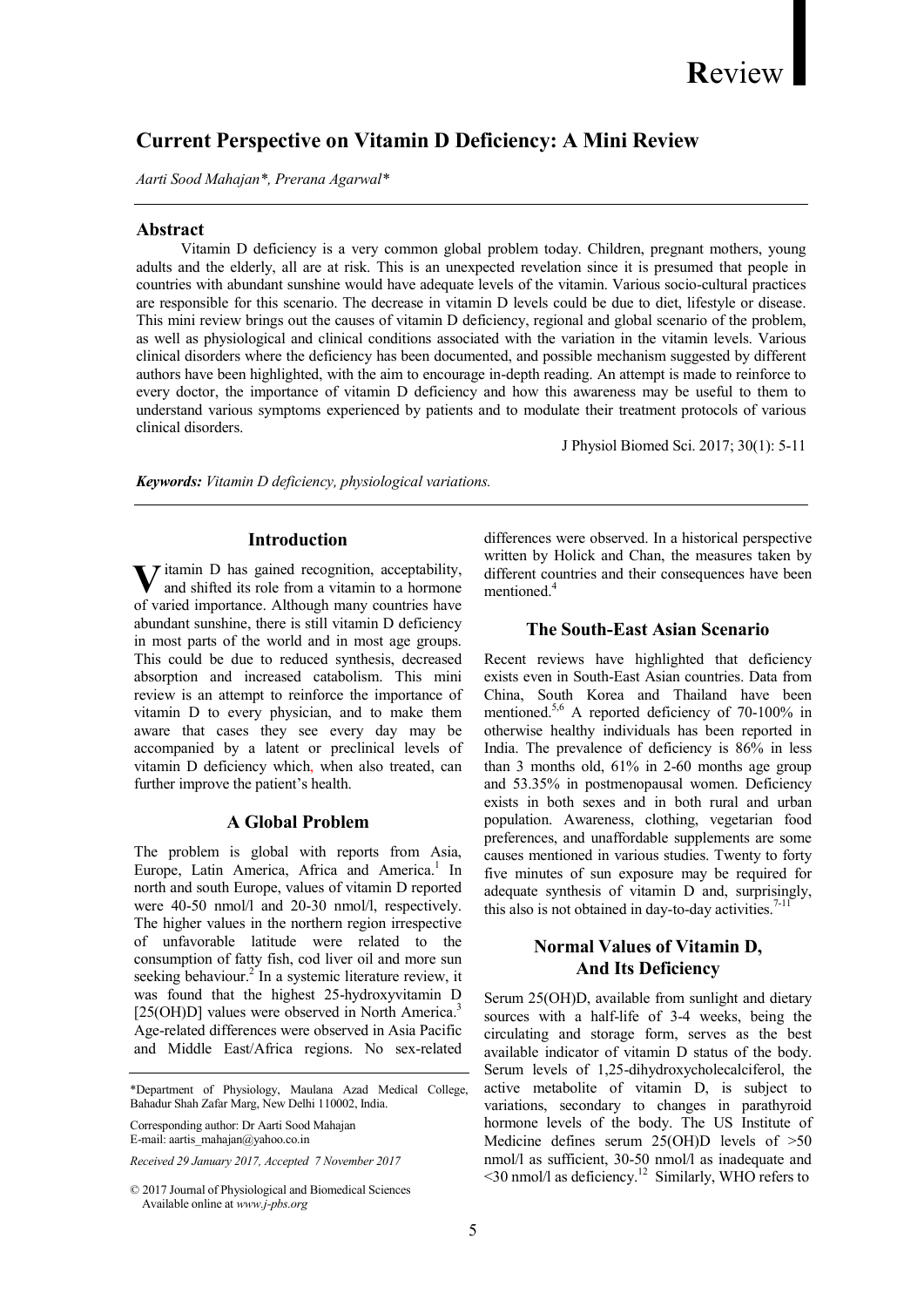$\leq$ 50 nmol/l as insufficiency.<sup>13</sup> The Endocrine Society Task Force defines vitamin D deficiency as a serum 25(OH)D concentration below 20 ng/ml (<50 nmol/l) and an optimum level being 30-50 ng/ml for maximum effects of vitamin D on calcium, bone and muscle metabolism.<sup>14</sup> Deficiency may be classified according to the levels of 25(OH)D (in ng/ml) as severe deficiency <5, deficiency <15, insufficiency 15-20, sufficient 20-100, excess (hypervitaminosis)  $>100$ , and intoxication  $>150$ .<sup>15</sup> For comparison of values, different units are mentioned, but 1 nmol/l is equivalent to 0.4 ng/ml.

#### Requirement and Sources of Vitamin D

The adequate intake, or estimated average requirement, of infants, 1-18 years old, pregnant and lactating women is 400 IU/d. A daily supplementation of 400 IU under situation of minimal exposure to sunshine is recommended by the Indian Council of Medical Research. The upper limit is 1,000 IU/d for 0-6 months old, 1,500 for 6-12 months old, 2,500 for 1-3 years old, 3,000 for 4-8 years old, 4,000 for 9 years old and above, pregnant and lactating mothers. A US study suggests recommended daily allowance for women and children as  $600$  IU/d.<sup>16-19</sup> The two forms of vitamin D may have different sources: ergocalciferol (vitamin  $D_2$ ) is formed in plants and yeast; cholecalciferol (vitamin  $D_3$ ), is synthesized in skin and obtained from animal dietary sources. Sunlight, diet, supplements, and prescription drugs are the major sources when there is a state of deficiency. The various sources of vitamin D are listed in Table 1. It is recommended that vitamin D should be obtained from a healthy diet and not unprotected exposure to UV radiations.<sup>2</sup>

# Metabolism of Vitamin D

The precursor of vitamin  $D_3$  (7-dehydrocholesterol) is found in the epidermis. Ultraviolet ray exposure (280-320 nm) converts it to a previtamin. Its cis form then converts to vitamin  $D_3$  (cholecalciferol) by a thermal non-enzymatic process. In the bloodstream its half-life is 36-78 h. It is then taken up by adipocytes in subcutaneous and omental fats. When vitamin  $D_3$  and  $D_2$  are acted upon by an enzyme 25hydroxylase of the cytochrome P450 enzyme system, it gets converted to 25(OH)D or calcidiol, whose half-life is 21-30 days. This is further converted into 1,25-dihydroxy vitamin D  $[1,25(OH)_2D]$  by 1 $\alpha$ hydroxylase in the proximal convoluted tubule of kidney. This enzyme is also present in extra renal sites like prostate, breast, colon, keratinocytes, and monocytes. Locally produced  $1,25(OH)_{2}D$  is under autonomous endocrine control.  $1,25(OH)_{2}D$  inversely regulates its own concentration by inducing synthesis of the enzyme, 25-hydroxyvitamin D-24-hydroxylase, and is converted into an inactive water soluble metabolite calcitroic acid. 24-Hydroxylase also acts

Table1 Sources of vitamin D (natural sources, food and therapeutic drugs) $^{20-22}$ 

| Sunlight          | Fish, mackerel, tuna, salmon                    |
|-------------------|-------------------------------------------------|
| UV light          | Milk, yogurt, cheese                            |
| Artificial lamps  | Vitamin D <sub>2</sub> ergocalciferol (capsule) |
| Human breast milk | Vitamin D <sub>2</sub> ergocalciferol liquid    |
| Cod liver oil     | (injection)                                     |
| Egg yolk          | Vitamin D <sub>3</sub> calcitrol                |
| Mushroom          | Vitamin D <sub>3</sub> calcitrol liquid         |
| Cereal            | Multivitamin                                    |
| Orange juice      | Vitamin D <sub>3</sub> cholecalciferol          |
|                   |                                                 |

on 25(OH)D forming inactive 24,25(OH)<sub>2</sub> $D$ <sup>22-25</sup>

#### Mechanism of action

A steroid hormone,  $1,25(OH)_2D$  links with vitamin D receptor (VDR), binds to a retinoic acid X receptor, and forms a heterodimer. This binds to promoter regions of target genes and modifies transcription. VDR also interacts with other transcription factors like co-activator proteins, transcription integrators like calcium-binding proteins, and transcriptional apparatus like steroid receptor activator complex (SRC). Vitamin D regulates some 200-2000 genes involved in many processes, like cell proliferation, differentiation, and apoptosis; synthesis of bactericidal proteins; immunomodulation; and angiogenesis. Its levels are influenced by parathyroid hormone (PTH) activity. This raises the calcium levels in the body by increasing its absorption from intestine, resorption from the bone and decreased excretion from the kidneys.<sup>26,2</sup>

# Physiological Factors Affecting Vitamin D Levels

Sunlight, lipids, enzymes and various host factors contribute to a normal level of vitamin D. An exposure to sun rays to bare face, arms, and legs, for about 45 minutes daily, is adequate for normal synthesis of vitamin  $D<sup>11</sup>$  Some factors which cause its deficiency are endemic to regions and populations; others arise from rapidly changing lifestyles, industrialization and urbanization. Table 2 gives a list of such factors. These are responsible for deficiency and must be kept in mind while calculating therapeutic dose and duration of therapy.<sup>2,4,11,19,20,22,24,28-36</sup>

# Clinical Disorders Associated With Vitamin D Deficiency

Suddenly, increased awareness and research make us feel there is a vitamin D deficiency epidemic. However most cases of vitamin D deficiency are asymptomatic and remain undetected until deficiency becomes severe and prolonged. Classically, vitamin D deficiency presents as metabolic bone disease, as rickets in children and as osteomalacia in adults, with or without accompanying hypocalcemia and tetany. Bones become demineralized and softened, epiphyses of long bones become enlarged, and there is growth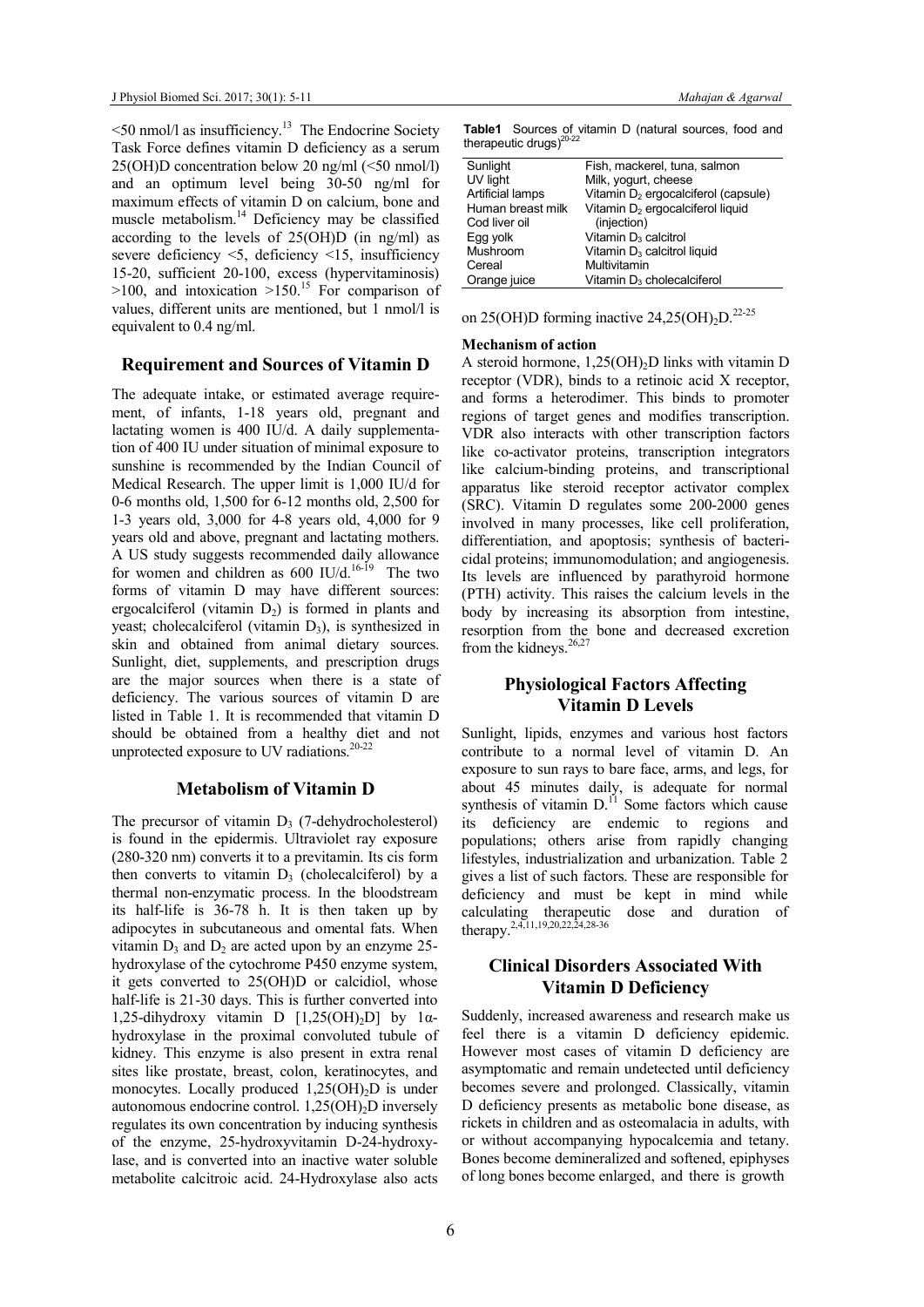| <b>Factors</b>                                                                                                                 | Vit. D levels | <b>Mechanisms</b>                                                                                     |
|--------------------------------------------------------------------------------------------------------------------------------|---------------|-------------------------------------------------------------------------------------------------------|
| Genetics, migrants from Asia, Africa<br>compared to non-Hispanic white <sup>2,28</sup>                                         | variable      | Genetic traits; vitamin D receptor genotypes; cultural<br>behavior                                    |
| Athletes <sup>31</sup>                                                                                                         | variable      | Insufficient UV ray exposure, indoor sports, early<br>morning or late evening training, sunscreen use |
| Old $age^{4,30}$                                                                                                               |               | Decreased dehydrocholesterol concentration                                                            |
| Ozone $^{22}$                                                                                                                  |               | <b>Blocks sunlight</b>                                                                                |
| Pollutants <sup>22</sup>                                                                                                       |               | Absorb, scatter, or reflect rays                                                                      |
| Latitude below $35^{\circ}$ N $^2$                                                                                             |               | More sunlight                                                                                         |
| Clothes (wool, silk, nylon, polyester);<br>sunscreen; cultural beliefs, keeping skin<br>covered <sup>22</sup>                  |               | <b>Block sunlight</b>                                                                                 |
| Indoor staying, crowded areas, elderly,<br>disability, hospitalized <sup>2</sup>                                               |               | Less exposure to sunlight                                                                             |
| Melanin <sup>22</sup>                                                                                                          |               | <b>Block sunlight</b>                                                                                 |
| Adiposity, obesity <sup>34</sup>                                                                                               |               | Concentration of vitamin in large amount of adipose<br>tissue                                         |
| Scar/burn <sup>35</sup>                                                                                                        |               | <b>Blocks sunlight</b>                                                                                |
| Dietary practices, boiling, calcium deficient,<br>rich in phytate, lactose intolerance <sup>11</sup>                           |               | Less availability                                                                                     |
| Pregnant mothers <sup>19,29</sup>                                                                                              |               | More requirement                                                                                      |
| Postmenopausal symptoms, vaginal<br>atrophy, urinary incontinence,<br>cardiovascular <sup>36</sup>                             |               | Urothelium, smooth muscle of detrusor has vitamin D<br>receptor. Other associated problems            |
| Breast fed infants <sup>33</sup>                                                                                               |               | Indoors, availability and metabolism                                                                  |
| Poor sleep quality <sup>32</sup>                                                                                               |               | Time spent indoors, less physical activity                                                            |
| Drugs: phenobarbitone, phenytoin,<br>carbamezapine, rifampicin, isoniazid,<br>antiretroviral, glucocorticoids <sup>20,33</sup> |               | More catabolism                                                                                       |

Table 2 Physiological variations in vitamin D levels and proposed mechanisms

retardation, bone discomfort and muscle aches, lower back pain, leg deformities and stress fractures. Older women may have proximal muscle weakness, frequent falls, and heaviness in legs, chronic musculoskeletal pain and fatigue.<sup>1,3,4,37-40</sup> The role of vitamin D in several nonosseous diseases is being documented as shown in Table  $3.^{22,35,41-72}$  However we should be cautious while associating each disease with vitamin D deficiency, because in some conditions like schizophrenia its importance is doubtful.<sup>73</sup>

#### Treatment of Vitamin D Deficiency

#### Exposure to sunlight and artificial UVB radiation Controlled, sensible exposure of skin to sunlight /UVB, arms and legs alone to sunlight, for 5-30 minutes between 10 am and 3 pm, two to three times per week, synthesizes enough vitamin D in skin to prevent its deficiency. Although skin pigmentation does not affect the amount of sunlight reaching, but the duration of exposure required may vary, being more in dark skinned individuals. The concerns with UVB exposure, both, natural and artificial, are those of sunburn, skin aging, melanoma and non-melanoma skin cancers.

#### Vitamin D supplementation

Both vitamin  $D_3$  (cholecalciferol) and vitamin  $D_2$ , (ergocalciferol) are available as prescription drugs and as oral dietary supplements. Doses for treatment are 2000 IU/d or 50,000 IU once a week for 6 weeks

(infant to 18 years of age), and for adults, 6000 IU/d or 50,000 IU/once a week for 8 weeks. Maintenance dose of 400 IU/d is given to infants, 600 IU/d for 1- 18 years old and 1500-2000 IU/d for adults. Similarly a higher dose of vitamin D is needed in older, obese patients with mild to moderate hepatic failure and intestinal fat malabsorption syndrome. The dose response curve shows that a supply from 20 µg (800 IU/d) to 500 µg (20,000 IU/d) will maintain serum levels of 25(OH)D within a range of 75-220 nmol/l by homeostatic control mechanisms.<sup>74,75</sup>

#### Calcium supplementation

In children, especially on stoss therapy with vitamin D, calcium supplementation 30-75 mg/kg/d in three divided doses for 1-2 weeks as a preparation of either citrate, carbonate, gluconate, or lactate may be needed until parathyroid and vitamin D levels normalize.<sup>33</sup> This aids remineralization, and prevents hypocalcemia and hungry bone syndrome. Thereafter, the dose may be reduced.

#### Monitoring

It is recommended that after one month of initiating therapy, serum calcium, phosphorous, and alkaline phosphate levels are measured. After 3 months, these along with serum magnesium, vitamin D and PTH levels may be estimated. Repeated investigations should be done if there is no clinical improvement or if otherwise required. Calcium and phosphorous levels are the earliest to normalize, within 6-10 days. Serum vitamin D and PTH levels take 1-2 months,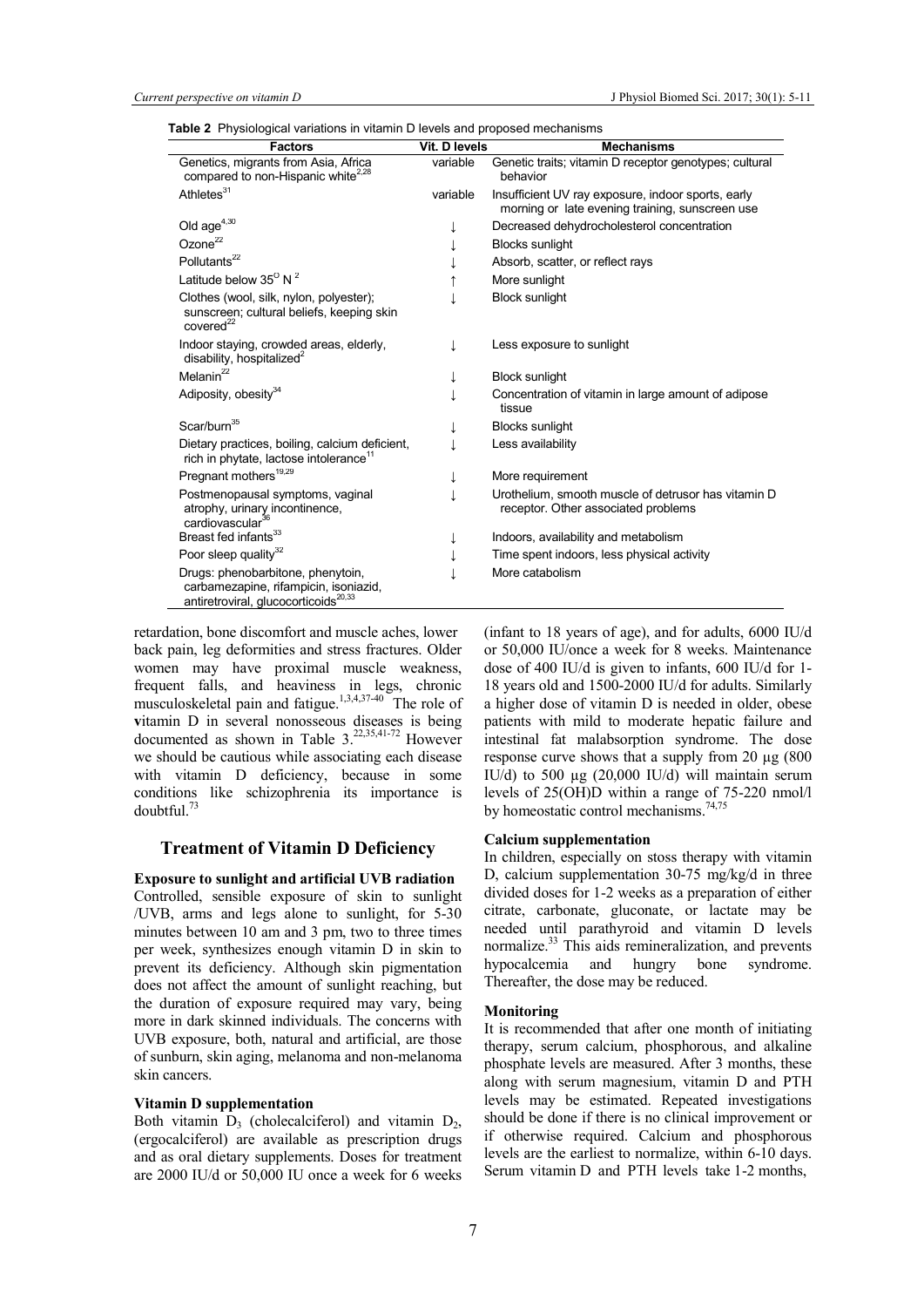#### Table 3 Proposed mechanism linking insufficient vitamin D levels to clinical conditions

| Rickets, osteoporosis, fractures, fall in<br>Alterations in bone metabolism and calcium levels<br>elderly, joint/back pains <sup>41,42</sup><br>Rheumatoid arthritis <sup>43</sup><br>TNF-a activity not suppressed; increased IL-6, IL-10, CRP and inflammatory markers<br>Influencing testosterone-to-estrogen conversion by aromatase<br>Decreased testosterone, estrogen,<br>FSH, LH levels <sup>44,45</sup><br>GI diseases: celiac. Crohn.<br>Decreasing absorption of oral intake<br>pancreatitis, cystic fibrosis, liver<br>failure, gastric bypass<br>Inflammatory bowel disease <sup>22</sup><br>Preventing suppression of Th-1 cell response in inflammation<br>Kidney disease <sup>22</sup><br>Phosphate retention and loss of function inhibit 25(OH)D-1a hydroxylase.<br>Hypertension, stroke,<br>Vitamin D treatment decreases renin and arterial stiffness, improves vascular dysfunc-<br>atherosclerosis <sup>46,47</sup><br>tion, reduces oxidative stress. Higher incidence of cardiovascular events and<br>mortality<br>Diabetes, hyperlipidemia, metabolic<br>With therapy, insulin resistance decreases and insulin sensitivity increases.<br>syndrome <sup>48</sup><br>Statin therapy associated with lower vitamin D levels<br>Preeclampsia, impaired glucose<br>Increasing chances of cesarean section; deficit in bone mineral accrual in children up<br>intolerance <sup>49</sup><br>to 9 years; low birth weight of offspring<br>Infertility <sup>50</sup><br>Treatment improves cell survival and sperm motility, PCOS, IVF outcome by steroid<br>genesis of sex hormones, placental development and tolerance<br>Maternal 25(OH)D and vitamin D-binding protein might regulate expression of<br>Congenital rickets, neonatal<br>hypocalcemic seizure, low birth<br>placental amino acid transporter.<br>weight, tooth decay, fractures,<br>childhood immune disorders <sup>35, 51</sup><br>Autism <sup>52</sup><br>Decreased tryptophan hydroxylase (TPH)1; increased TPH2 (brain); decreased<br>serotonin<br>Influenza, asthma, bronchiolitis <sup>53</sup><br>Seasonal deficiency; vitamin D treatment enhances innate immune response<br>Tuberculosis <sup>54,55</sup><br>Vitamin D upregulates antimicrobial peptides, cathelicidin.<br>$HIV^{56,57}$<br>Vitamin D supplementation reduces HIV transmission and comorbidity.<br>Depression <sup>58,59</sup> , dementia <sup>60</sup> ,<br>Alzheimer <sup>61</sup> , Parkinsonism <sup>62</sup><br>Vitamin D therapy improves symptoms.<br>Multiple sclerosis <sup>63</sup><br>Severity of disease decreases with vitamin D therapy.<br>Lupus erythematosus <sup>64</sup><br>Reducing memory B cells and effector T cells; increasing regulatory T cell<br>Psoriasis, atopic dermatitis, vitiligo,<br>Modulating markers of epidermal proliferation; suppressing inflammatory response;<br>icthyosis, skin cancer65,66<br>enhancing antimicrobial activity; promoting integrity of permeability barrier<br>Increasing calcium which protects integrity of intercellular junction; decreasing<br>Malignancies: epithelial, breast,<br>prostate, non-small cell, colonic,<br>angiogenesis; producing cathelicidin; reducing proliferation<br>pancreatic, ovarian, non-Hodgkin<br>Apoptosis<br>lymphoma67-70<br>Cancer cells enhance 25(OH)D-1-hydroxylase expression, affecting 1,25(OH) <sub>2</sub> D levels.<br>Susceptibility to severe infection<br>Treatment decreases mortality.<br>and mortality of critically ill <sup>11</sup><br>Hyperparathyroidism <sup>72</sup><br>Increasing catabolism of 25(OH)D | Disease/Disorder | able of a reposed meditation miking insumation vitamin D idvels to cirilical conditions<br>Mechanism of vitamin D abnormality or improvement with therapy |
|-------------------------------------------------------------------------------------------------------------------------------------------------------------------------------------------------------------------------------------------------------------------------------------------------------------------------------------------------------------------------------------------------------------------------------------------------------------------------------------------------------------------------------------------------------------------------------------------------------------------------------------------------------------------------------------------------------------------------------------------------------------------------------------------------------------------------------------------------------------------------------------------------------------------------------------------------------------------------------------------------------------------------------------------------------------------------------------------------------------------------------------------------------------------------------------------------------------------------------------------------------------------------------------------------------------------------------------------------------------------------------------------------------------------------------------------------------------------------------------------------------------------------------------------------------------------------------------------------------------------------------------------------------------------------------------------------------------------------------------------------------------------------------------------------------------------------------------------------------------------------------------------------------------------------------------------------------------------------------------------------------------------------------------------------------------------------------------------------------------------------------------------------------------------------------------------------------------------------------------------------------------------------------------------------------------------------------------------------------------------------------------------------------------------------------------------------------------------------------------------------------------------------------------------------------------------------------------------------------------------------------------------------------------------------------------------------------------------------------------------------------------------------------------------------------------------------------------------------------------------------------------------------------------------------------------------------------------------------------------------------------------------------------------------------------------------------------------------------------------------------------------------------------------------------------------------------------------------------------------------------------------------------------------------------------------------------------------------------------------------------------------------------------------------------------------------------------------------------------------------------------------------------------------------------------------------------------------------------|------------------|-----------------------------------------------------------------------------------------------------------------------------------------------------------|
|                                                                                                                                                                                                                                                                                                                                                                                                                                                                                                                                                                                                                                                                                                                                                                                                                                                                                                                                                                                                                                                                                                                                                                                                                                                                                                                                                                                                                                                                                                                                                                                                                                                                                                                                                                                                                                                                                                                                                                                                                                                                                                                                                                                                                                                                                                                                                                                                                                                                                                                                                                                                                                                                                                                                                                                                                                                                                                                                                                                                                                                                                                                                                                                                                                                                                                                                                                                                                                                                                                                                                                                                 |                  |                                                                                                                                                           |
|                                                                                                                                                                                                                                                                                                                                                                                                                                                                                                                                                                                                                                                                                                                                                                                                                                                                                                                                                                                                                                                                                                                                                                                                                                                                                                                                                                                                                                                                                                                                                                                                                                                                                                                                                                                                                                                                                                                                                                                                                                                                                                                                                                                                                                                                                                                                                                                                                                                                                                                                                                                                                                                                                                                                                                                                                                                                                                                                                                                                                                                                                                                                                                                                                                                                                                                                                                                                                                                                                                                                                                                                 |                  |                                                                                                                                                           |
|                                                                                                                                                                                                                                                                                                                                                                                                                                                                                                                                                                                                                                                                                                                                                                                                                                                                                                                                                                                                                                                                                                                                                                                                                                                                                                                                                                                                                                                                                                                                                                                                                                                                                                                                                                                                                                                                                                                                                                                                                                                                                                                                                                                                                                                                                                                                                                                                                                                                                                                                                                                                                                                                                                                                                                                                                                                                                                                                                                                                                                                                                                                                                                                                                                                                                                                                                                                                                                                                                                                                                                                                 |                  |                                                                                                                                                           |
|                                                                                                                                                                                                                                                                                                                                                                                                                                                                                                                                                                                                                                                                                                                                                                                                                                                                                                                                                                                                                                                                                                                                                                                                                                                                                                                                                                                                                                                                                                                                                                                                                                                                                                                                                                                                                                                                                                                                                                                                                                                                                                                                                                                                                                                                                                                                                                                                                                                                                                                                                                                                                                                                                                                                                                                                                                                                                                                                                                                                                                                                                                                                                                                                                                                                                                                                                                                                                                                                                                                                                                                                 |                  |                                                                                                                                                           |
|                                                                                                                                                                                                                                                                                                                                                                                                                                                                                                                                                                                                                                                                                                                                                                                                                                                                                                                                                                                                                                                                                                                                                                                                                                                                                                                                                                                                                                                                                                                                                                                                                                                                                                                                                                                                                                                                                                                                                                                                                                                                                                                                                                                                                                                                                                                                                                                                                                                                                                                                                                                                                                                                                                                                                                                                                                                                                                                                                                                                                                                                                                                                                                                                                                                                                                                                                                                                                                                                                                                                                                                                 |                  |                                                                                                                                                           |
|                                                                                                                                                                                                                                                                                                                                                                                                                                                                                                                                                                                                                                                                                                                                                                                                                                                                                                                                                                                                                                                                                                                                                                                                                                                                                                                                                                                                                                                                                                                                                                                                                                                                                                                                                                                                                                                                                                                                                                                                                                                                                                                                                                                                                                                                                                                                                                                                                                                                                                                                                                                                                                                                                                                                                                                                                                                                                                                                                                                                                                                                                                                                                                                                                                                                                                                                                                                                                                                                                                                                                                                                 |                  |                                                                                                                                                           |
|                                                                                                                                                                                                                                                                                                                                                                                                                                                                                                                                                                                                                                                                                                                                                                                                                                                                                                                                                                                                                                                                                                                                                                                                                                                                                                                                                                                                                                                                                                                                                                                                                                                                                                                                                                                                                                                                                                                                                                                                                                                                                                                                                                                                                                                                                                                                                                                                                                                                                                                                                                                                                                                                                                                                                                                                                                                                                                                                                                                                                                                                                                                                                                                                                                                                                                                                                                                                                                                                                                                                                                                                 |                  |                                                                                                                                                           |
|                                                                                                                                                                                                                                                                                                                                                                                                                                                                                                                                                                                                                                                                                                                                                                                                                                                                                                                                                                                                                                                                                                                                                                                                                                                                                                                                                                                                                                                                                                                                                                                                                                                                                                                                                                                                                                                                                                                                                                                                                                                                                                                                                                                                                                                                                                                                                                                                                                                                                                                                                                                                                                                                                                                                                                                                                                                                                                                                                                                                                                                                                                                                                                                                                                                                                                                                                                                                                                                                                                                                                                                                 |                  |                                                                                                                                                           |
|                                                                                                                                                                                                                                                                                                                                                                                                                                                                                                                                                                                                                                                                                                                                                                                                                                                                                                                                                                                                                                                                                                                                                                                                                                                                                                                                                                                                                                                                                                                                                                                                                                                                                                                                                                                                                                                                                                                                                                                                                                                                                                                                                                                                                                                                                                                                                                                                                                                                                                                                                                                                                                                                                                                                                                                                                                                                                                                                                                                                                                                                                                                                                                                                                                                                                                                                                                                                                                                                                                                                                                                                 |                  |                                                                                                                                                           |
|                                                                                                                                                                                                                                                                                                                                                                                                                                                                                                                                                                                                                                                                                                                                                                                                                                                                                                                                                                                                                                                                                                                                                                                                                                                                                                                                                                                                                                                                                                                                                                                                                                                                                                                                                                                                                                                                                                                                                                                                                                                                                                                                                                                                                                                                                                                                                                                                                                                                                                                                                                                                                                                                                                                                                                                                                                                                                                                                                                                                                                                                                                                                                                                                                                                                                                                                                                                                                                                                                                                                                                                                 |                  |                                                                                                                                                           |
|                                                                                                                                                                                                                                                                                                                                                                                                                                                                                                                                                                                                                                                                                                                                                                                                                                                                                                                                                                                                                                                                                                                                                                                                                                                                                                                                                                                                                                                                                                                                                                                                                                                                                                                                                                                                                                                                                                                                                                                                                                                                                                                                                                                                                                                                                                                                                                                                                                                                                                                                                                                                                                                                                                                                                                                                                                                                                                                                                                                                                                                                                                                                                                                                                                                                                                                                                                                                                                                                                                                                                                                                 |                  |                                                                                                                                                           |
|                                                                                                                                                                                                                                                                                                                                                                                                                                                                                                                                                                                                                                                                                                                                                                                                                                                                                                                                                                                                                                                                                                                                                                                                                                                                                                                                                                                                                                                                                                                                                                                                                                                                                                                                                                                                                                                                                                                                                                                                                                                                                                                                                                                                                                                                                                                                                                                                                                                                                                                                                                                                                                                                                                                                                                                                                                                                                                                                                                                                                                                                                                                                                                                                                                                                                                                                                                                                                                                                                                                                                                                                 |                  |                                                                                                                                                           |
|                                                                                                                                                                                                                                                                                                                                                                                                                                                                                                                                                                                                                                                                                                                                                                                                                                                                                                                                                                                                                                                                                                                                                                                                                                                                                                                                                                                                                                                                                                                                                                                                                                                                                                                                                                                                                                                                                                                                                                                                                                                                                                                                                                                                                                                                                                                                                                                                                                                                                                                                                                                                                                                                                                                                                                                                                                                                                                                                                                                                                                                                                                                                                                                                                                                                                                                                                                                                                                                                                                                                                                                                 |                  |                                                                                                                                                           |
|                                                                                                                                                                                                                                                                                                                                                                                                                                                                                                                                                                                                                                                                                                                                                                                                                                                                                                                                                                                                                                                                                                                                                                                                                                                                                                                                                                                                                                                                                                                                                                                                                                                                                                                                                                                                                                                                                                                                                                                                                                                                                                                                                                                                                                                                                                                                                                                                                                                                                                                                                                                                                                                                                                                                                                                                                                                                                                                                                                                                                                                                                                                                                                                                                                                                                                                                                                                                                                                                                                                                                                                                 |                  |                                                                                                                                                           |
|                                                                                                                                                                                                                                                                                                                                                                                                                                                                                                                                                                                                                                                                                                                                                                                                                                                                                                                                                                                                                                                                                                                                                                                                                                                                                                                                                                                                                                                                                                                                                                                                                                                                                                                                                                                                                                                                                                                                                                                                                                                                                                                                                                                                                                                                                                                                                                                                                                                                                                                                                                                                                                                                                                                                                                                                                                                                                                                                                                                                                                                                                                                                                                                                                                                                                                                                                                                                                                                                                                                                                                                                 |                  |                                                                                                                                                           |
|                                                                                                                                                                                                                                                                                                                                                                                                                                                                                                                                                                                                                                                                                                                                                                                                                                                                                                                                                                                                                                                                                                                                                                                                                                                                                                                                                                                                                                                                                                                                                                                                                                                                                                                                                                                                                                                                                                                                                                                                                                                                                                                                                                                                                                                                                                                                                                                                                                                                                                                                                                                                                                                                                                                                                                                                                                                                                                                                                                                                                                                                                                                                                                                                                                                                                                                                                                                                                                                                                                                                                                                                 |                  |                                                                                                                                                           |
|                                                                                                                                                                                                                                                                                                                                                                                                                                                                                                                                                                                                                                                                                                                                                                                                                                                                                                                                                                                                                                                                                                                                                                                                                                                                                                                                                                                                                                                                                                                                                                                                                                                                                                                                                                                                                                                                                                                                                                                                                                                                                                                                                                                                                                                                                                                                                                                                                                                                                                                                                                                                                                                                                                                                                                                                                                                                                                                                                                                                                                                                                                                                                                                                                                                                                                                                                                                                                                                                                                                                                                                                 |                  |                                                                                                                                                           |
|                                                                                                                                                                                                                                                                                                                                                                                                                                                                                                                                                                                                                                                                                                                                                                                                                                                                                                                                                                                                                                                                                                                                                                                                                                                                                                                                                                                                                                                                                                                                                                                                                                                                                                                                                                                                                                                                                                                                                                                                                                                                                                                                                                                                                                                                                                                                                                                                                                                                                                                                                                                                                                                                                                                                                                                                                                                                                                                                                                                                                                                                                                                                                                                                                                                                                                                                                                                                                                                                                                                                                                                                 |                  |                                                                                                                                                           |
|                                                                                                                                                                                                                                                                                                                                                                                                                                                                                                                                                                                                                                                                                                                                                                                                                                                                                                                                                                                                                                                                                                                                                                                                                                                                                                                                                                                                                                                                                                                                                                                                                                                                                                                                                                                                                                                                                                                                                                                                                                                                                                                                                                                                                                                                                                                                                                                                                                                                                                                                                                                                                                                                                                                                                                                                                                                                                                                                                                                                                                                                                                                                                                                                                                                                                                                                                                                                                                                                                                                                                                                                 |                  |                                                                                                                                                           |
|                                                                                                                                                                                                                                                                                                                                                                                                                                                                                                                                                                                                                                                                                                                                                                                                                                                                                                                                                                                                                                                                                                                                                                                                                                                                                                                                                                                                                                                                                                                                                                                                                                                                                                                                                                                                                                                                                                                                                                                                                                                                                                                                                                                                                                                                                                                                                                                                                                                                                                                                                                                                                                                                                                                                                                                                                                                                                                                                                                                                                                                                                                                                                                                                                                                                                                                                                                                                                                                                                                                                                                                                 |                  |                                                                                                                                                           |
|                                                                                                                                                                                                                                                                                                                                                                                                                                                                                                                                                                                                                                                                                                                                                                                                                                                                                                                                                                                                                                                                                                                                                                                                                                                                                                                                                                                                                                                                                                                                                                                                                                                                                                                                                                                                                                                                                                                                                                                                                                                                                                                                                                                                                                                                                                                                                                                                                                                                                                                                                                                                                                                                                                                                                                                                                                                                                                                                                                                                                                                                                                                                                                                                                                                                                                                                                                                                                                                                                                                                                                                                 |                  |                                                                                                                                                           |
|                                                                                                                                                                                                                                                                                                                                                                                                                                                                                                                                                                                                                                                                                                                                                                                                                                                                                                                                                                                                                                                                                                                                                                                                                                                                                                                                                                                                                                                                                                                                                                                                                                                                                                                                                                                                                                                                                                                                                                                                                                                                                                                                                                                                                                                                                                                                                                                                                                                                                                                                                                                                                                                                                                                                                                                                                                                                                                                                                                                                                                                                                                                                                                                                                                                                                                                                                                                                                                                                                                                                                                                                 |                  |                                                                                                                                                           |

and serum alkaline phosphatase levels correct in about 3-6 months. Radiological improvement can be appreciated within 4 weeks.<sup>33</sup>

#### Contraindications to vitamin D therapy

Hypervitaminosis, hypersensitivity and toxicity are absolute contraindications and they must be clearly understood. The liver is able to hydroxylate vitamin D but chronic liver disease and nephrotic syndrome may decrease vitamin D-binding protein. Vitamin D hypersensitivity syndromes occur when extra renal production of  $1,25(OH)_{2}D$  causes hypercalcemia. This may be seen in some granulomatous diseases like tuberculosis and sarcoidosis, and some cancers e.g. non-Hodgkin's lymphoma and oat cell carcinoma of the lungs. In skin conditions like porphyrias, albinism, xeroderma pigmentosum, skin cancers like melanoma, when there is intake of photosensitizing drugs like tetracycline, phenothiazines, sulfonamides, or psoralens, UV vitamin D therapy is avoided.

Hypercalcemia, hypercalciuria, nephrocalcinosis are results of overdosage. Various symptoms associated with toxicity have to be treated.<sup>22,26,76</sup>

#### Future Scope and A Word of Caution

Research has progressed to the extent that it has been reported that newborns have lower cord vitamin D levels if their mother had a low vitamin D level. Roles in placental tolerance, development, fetal imprinting, fetal programming and epigenetic modification are being talked about.<sup>1</sup> Awareness, screening of at risk individuals, diagnosis, treatment and food fortification is required today.<sup>77</sup> Overenthusiastic, uncontrolled treatment, overdose, and commercialization of knowledge without proper understanding are to be avoided. Nevertheless increased identification of vitamin D deficiency in the sunny countries of the world is a cause of concern and has to be addressed.78,79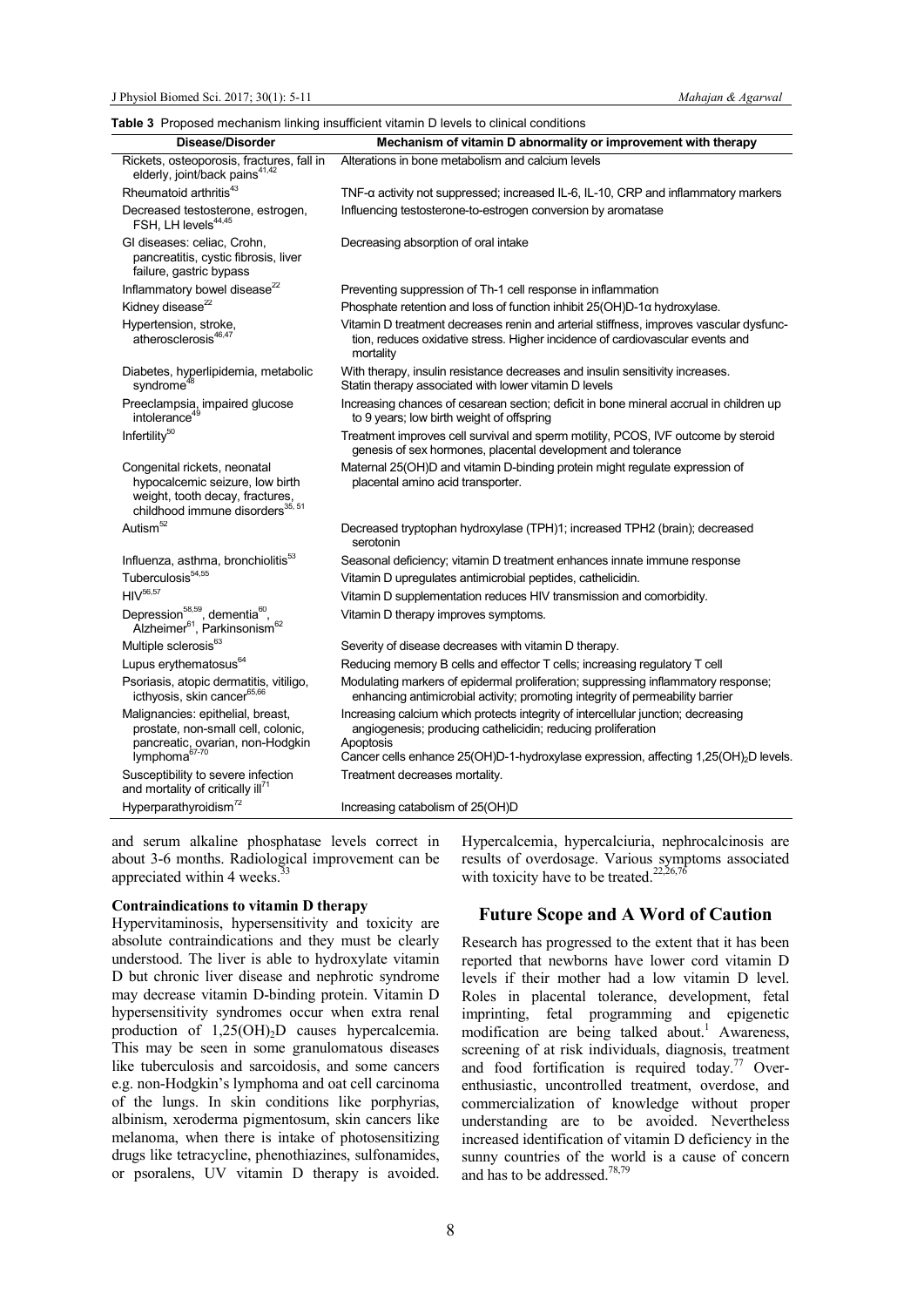### Conclusion

A Pandora box of information has opened, showing us the status of vitamin D, its role in the manifestation of diseases and therapy. All practicing doctors must use this information, read more, and aim to eradicate this deficiency and prevent it from becoming a pan epidemic of modern society.

#### Acknowledgments

We wish to acknowledge the work of authors mentioned and many others who have contributed to the knowledge of vitamin D.

None.

# References

Conflict of Interest

- 1. Hossein-nezhad A, Holick MF. Vitamin D for health. A Global perspective. Mayo Clin Proc. 2013; 88(7): 720-55.
- 2. Mithal A, Wahl DA, Bonjour JP, et al. Global vitamin D status and determinants of hypovitaminosis D. Osteoporos Int. 2009; doi:10. 1007/S00198-009-0954-6.
- 3. Hilger J, Friedel A, Herr R, et al. A systematic review of vitamin D status in population worldwide. Br J Nutrition. 2013; doi:10.1017/S000711451300 1840.
- 4. Holick MF, Chen TC. Vitamin D deficiency: a worldwide problem with health consequences. Am J Clin Nut. 2008; 87(suppl): 1080S-6S.
- 5. Nimitphong H, Holick MF. Vitamin D status and sun exposure in South East Asia. Dermato-Endocrinology. 2013; 5(1): 34-7.
- 6. Edwards MH, Cole ZA, Harvey NC, Cooper C. The Global epidemiology of vitamin D status. J Aging Res Clin Practice. 2014; 3(3): 148-58.
- 7. Mehlawat U, Singh P, Pande S. Current status of vitamin D deficiency in India. IPP2014; 2(2):328-35.
- 8. Reshma R, Anitha D. Evaluation of vitamin D status in apparently healthy women above 20 years of age attending a tertiary care hospital. World J Pharmacy and Pharmaceutical Sci. 2016; 5(4): 1494-504.
- 9. Tandon VR, Sharma S, Mahajan S, et al. Prevalence of vitamin D deficiency amongst Indian postmenopausal women and its correlation with diabetes; A first cross sectional data. J Midlife. Health. 2014; 5(3): 121-5.
- 10. Harinarayan CV, Joshi SR. Vitamin D status in India – Its implications and remedial measures. JAPI. 2009(57); 40-8.
- 11. Ritu G, Gupta A. Vitamin D deficiency in India: Prevalence, causalities and interventions. Nutrients. 2014; 6: 729-75.
- 12. Institute of medicine (US). Standing committee on the scientific evaluation of dietary references intake calcium, phosphorous, magnesium, vitamin D and fluoride. Washington DC. National Academic press. (US), 1997, 7, vitamin D. https://www.ncbi.mlm. nih.gov/ books/NBK109831.
- 13. Spiro A, Buttriss JL. Vitamin D: An overview of vitamin D status and intake in Europe. Nutrition Bulletin. 2014(39); 322-50. doi:10.1111/nbu.12108.
- 14. Holick MF, Binkley NC, Bischoff-Ferrari HA, et al. Evaluation, treatment, and prevention of vitamin D deficiency: An Endocrine Society clinical practice guideline. Journal Clin Endocrinol Metab. 2011; 96 (7): 1911-30.
- 15. Misra M, Pacaud D, Petryk A, Collett-Solberg PF, Kappy M. Vitamin D deficiency in children and its management: Review of current knowledge and recommendations. Pediatrics. 2008; 122: 398 -417.
- 16. Nutrient requirements and recommended dietary allowances for Indians. A draft report of the expert group of ICMR 2009; http://icmr.nic.in/final/RDA-2010.pdf
- 17. Ross AC, Taylor CL, Yaktine AL, Del Vall HB. Dietary reference intake for calcium and vitamin D. Institute of Medicine (US), committee to review dietary reference intake for vitamin D and calcium. The national Academic press, Washington DC, 2011; doi:10.17226/13050. https://www.ncb.nlm. nih.gov/books/NBK56070
- 18. Rathi N, Rathi A. Vitamin D and child health in the 21st century. Indian Pediatrics. 2011; 48: 619-25.
- 19. Paxton GA, Teale GR, Nowson CA, et al. Vitamin D and health in pregnancy, infants, children and adolescents in Australia and New Zealand: a position statement. MJA. 2013; 198(3): 1-8.
- 20. Bordelon P, Ghetu MV, Langan R. Recognition and Management of vitamin D deficiency. Am Fam Physician. 2009; 80(8): 841-6.
- 21. Holick MF. Vitamin D deficiency. N Engl J Med. 2007; 357(3): 266-81.
- 22. Tsiaras WG, Weinstock MA. Factors influencing vitamin D status. Acta Derm Venereol. 2011; 91: 115-24.
- 23. Vanchinathan V, Lim HW. A dermatologist's perspective on vitamin D. Mayo Clin Proc. 2012; 87(4): 372-80.
- 24. Cannell JJ, Hollis BW, Zasloff M, Heaney RP. Diagnosis and treatment of vitamin D deficiency. Expert Opin Pharmacother. 2008; 9(1): 1-12.
- 25. Gröber U, Spitz J, Reichrath J, Kisters K, Holick MF. Vitamin D. Dermato-Endocrinology. 2013 (5:3); 331-347. doi:10.4161/derm.26738.
- 26. Cannell JJ, Hollis BW. Use of vitamin D in clinical practice. Alt Med Rev 2008; 13(1): 6-20.
- 27. Haussler MR, Whitfield GK, Kaneko I, et al. Molecular mechanisms of vitamin D action. Calcif Tissue Int. 2012; doi:10.1007/s00223-012-9619-0.
- 28. Spector TD, Keen RW, Arden NK, et al. Influence of vitamin D receptor genotype on bone mineral density in postmenopausal women: A twin study in Britain. BMJ. 1995; 310: 1357.
- 29. Javaid MK, Crozier SR, Harvey NC, et al. Maternal vitamin D status during pregnancy and childhood bone mass at age 9 years: A longitudinal study. Lancet 2006; 367: 36-43.
- 30. Zaidi S. Power of vitamin D. New Scientific research links vitamin D deficiency to cancer, heart disease, Diabetes, high blood pressure, kidney disease, fibromyalgia, chronic fatigue, osteoporosis,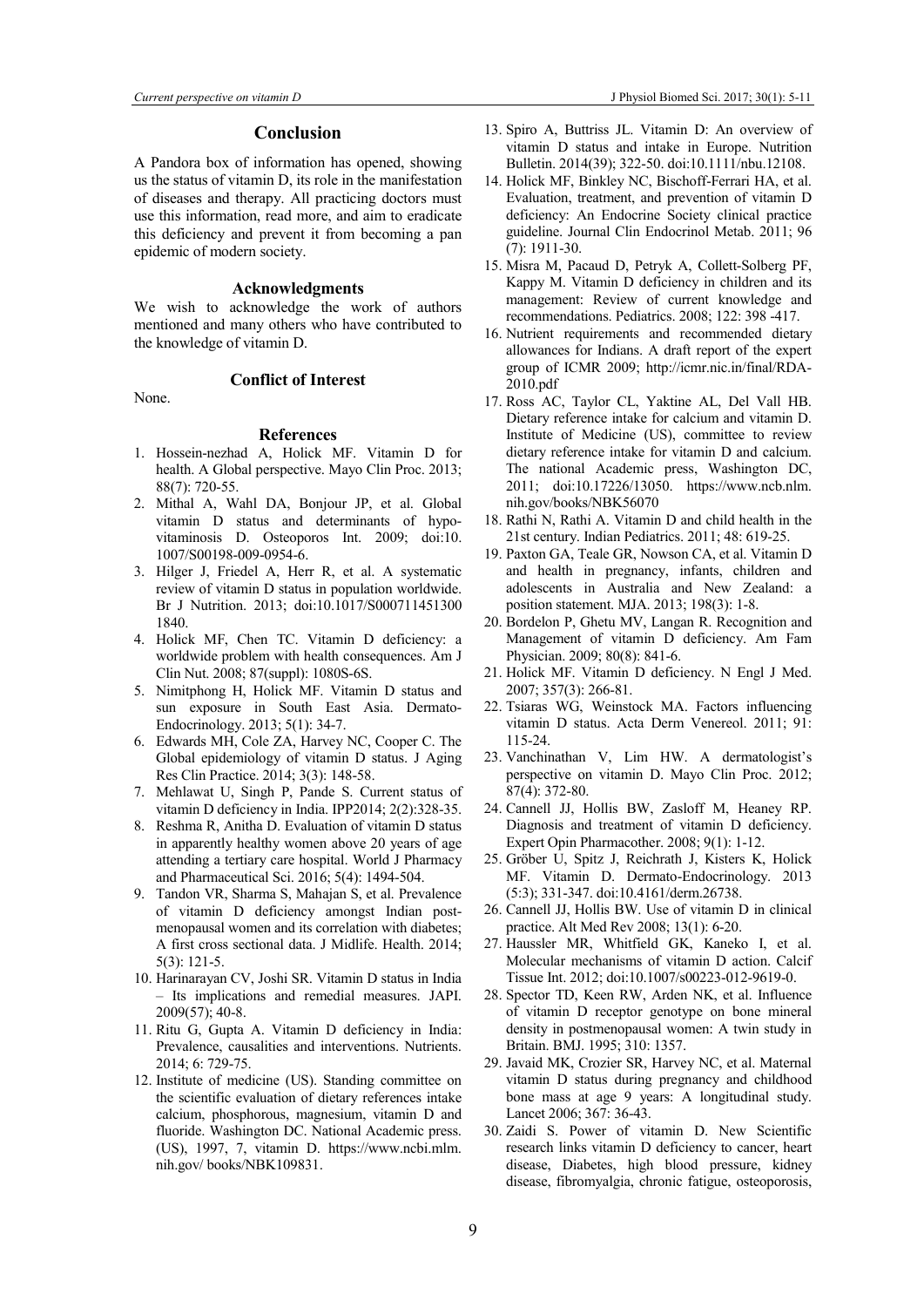arthritis, lupus, multiple sclerosis, asthma, thyroid disease, dental problems and depression. Digital editions USA, 2012.

- 31. Larson-Meyer DE, Willis KS. Vitamin D and athletes. Curr Sports Med Rep. 2010; 9(4): 220-6.
- 32. Gominak SC, Stumpf WE. The world epidemic of sleep disorders is linked to vitamin D deficiency. Med Hypotheses. 2012; 79(2): 132-5.
- 33. Balasubramanian S, Dhanalakshmi K, Amperayani S. Vitamin D deficiency in childhood – A review of current guidelines on diagnosis and management. Indian Pediatr. 2013; 50: 669-75.
- 34. Cipriani C, Pepe J, Piemonte S, Colangelo L, Cilli M, Minisola S. Vitamin D and its relationship with obesity and muscle. Int J Endocrinol. 2014; 2014: Article ID 841248. doi:10.1155/2014/841248.
- 35. Martineau A, Jolliffe D. Vitamin D and human health: From the gamete to the grave. Report on a meeting held at Queen Mary University of London, 23-25 April 2014. Nutrients 2014; 6: 2759-2919.
- 36. Matyjaszek-Matuszek B, Lenart-lipinska M, Wozinakowska E. Clinical implications of vitamin D deficiency. Prz Menopauzalny 2015; 14(2): 75-81. doi:105114/pm.2015.52149.
- 37. Kulie T, Groff A, Redmer J, Hounshell J, Schrager S. Vitamin D: An evidence-based review. J Am Board Fam Med. 2009; 22: 698-706.
- 38. Peterlick M, Cross HS. Vitamin D and calcium deficits predispose for multiple chronic diseases. European J Clin Invest. 2005; 35: 290-304.
- 39. Hanley DA, Cranney A, Jones G, et al. Vitamin D in adult health and disease: A review and guideline statement from osteoporosis Canada. CMAJ. 2010; 182(12): E610-8. doi:10.1503/cmaj.080663.
- 40. Heath RM, Elovic EP. Vitamin D deficiency. Implications in the rehabilitation settings. Am J Phys Med Rehabil. 2006; 85(11): 916-23.
- 41. Chlebowski RT, Johnson KC, Lane D, et al. 25- Hydroxyvitamin D concentration, vitamin D intake and joint symptoms in postmenopausal women. Maturitas. 2011(68): 73-8.
- 42. Bischoff-Ferrari HA, Dawson-Hughes B, Staehelin HB, et al. Fall prevention with supplemental and active forms of vitamin D: A meta-analysis of randomized controlled trials. BMJ. 2009; 339: b3692. doi:10.1136/bmj.b3692.
- 43. Kostoglou-Athanassiou I, Athanssiou P, Lyraki A, Raftakis I, Antoniadis C. Vitamin D and rheumatoid arthritis. Ther Adv Endocrinol Metab. 2012; 3(6): 181-7.
- 44. Kinuta K, Tanaka H, Moriwake T, Aya K, Kato S, Seino Y. Vitamin D is an important factor in estrogen biosynthesis of both female and male gonads. Endocrinol. 2000; 141(4): 1317-24.
- 45. Wehr E, Pilz S, Boehm BO, Marz W, Obermayerpietsch B. Association of vitamin D status with serum androgen levels in men. Clin Endocrinol. 2010; 73(2): 243-8.
- 46. Li YC, Kong J, Wei M, Chen ZF, Liu SQ, Caol P. 1,25dihydroxy vitamin D(3) is a negative endocrine regulator of renin angiotensin system. J Clin Invest. 2002; 110(2): 229-38.
- 47. Weng S, Spraque JE, Oh J, et al. Vitamin D induces high blood pressure and accelerates atherosclerosis in mice. PLOS One. 2013; 8(1): doi:10.1371/ journalpone.0054625.
- 48. Talaei A, Mohamadi M, Adgi Z. The effect of vitamin D on insulin resistance in patients with type 2 diabetes. Diabetol Metab Syndr 2013, 5: 8. Available from http://www.dmsjournal.com/content/ 5/1/8.
- 49. De Regil LM, Palacios C, Loombardo LK, Pene Rosas JP. Vitamin D supplementation during pregnancy. Cochrane Database of Systematic Reviews. 2016; issue 1. Art No: CD008873. doi:10.1002/14651858.CD008873. pub3.
- 50. Lerchbaum E, Obermayer-Pietsch B. Vitamin D and fertility: A systematic review. Eur J Endocrinol. 2012; 166(5); 765-78.
- 51. Royal College of Obstetricians and Gynecologists. Vitamin D in pregnancy. Scientific Impact Paper No. 43. 2014. https://www.rcog.org.uk-Sip43.
- 52. Patrick RP, Ames BN. Vitamin D hormone regulates serotonin synthesis. Part 1: relevance for autism. FASEB J. 2014; 28(6): 2398-413.
- 53. Rajabbik MH, Lotfi T, Alkhaled L, et al. Association between low vitamin D levels and the diagnosis of asthma in children: A systematic review of cohort studies. AllergyAsthmaClin Immunol. 2014; 10: 31.
- 54. Nnoaham KE, Clarke A. Low serum vitamin D levels and tuberculosis: A systematic review and meta-analysis. Int J Epidemiol. 2008; 37: 113-9.
- 55. Chocano-Bedoya P, Ronnenberg AG. Vitamin D and tuberculosis. Nutrition Reviews 2009; 67(5): 289-93.
- 56. Childs K, Welz T, Samarawickrama A, Post FA. Effects of vitamin D deficiency and combination antiretroviral therapy on bone in HIV-positive patients. AIDS 2012; 26: 253-62.
- 57. Haug C, Muller F, Aukrust P, Froland SS. Subnormal serum concentration of 1,25 vitamin D in human immunodeficiency virus infection: correlation with degree of immune deficiency and survival. J Infect Dis. 1994; 169(4): 889-93.
- 58. Li G, Mbuagbaw L, Samaan Z, et al. Efficacy of vitamin D supplementation in depression in adults: A systematic review protocol . Syst Rev. 2013; 2: 64. http://www.systematicreviewsjournal.com/con tent/2/1/64.
- 59. Anglin RES, Samaan Z, Walter SD, McDonald SD. Vitamin D deficiency and depression in adults: systematic review and meta-analysis. Br J Psychiatry 2013; 202: 100-7. doi: 10.1192/bjp.bp.111.106666.
- 60. Littlejohns TJ, Henley WE, Lang IA, et al. Vitamin D and the risk of dementia and Alzheimer disease. Neurology. 2014; 83: 920-8.
- 61 Annweiler C, Llewellyn DJ, Beauchet O. Low serum vitamin D concentration in Alzheimer's disease: A systematic review and meta-analysis. J Alzheimers Dis. 2013; 33(3): 659-74.
- 62. Evatt ML, DeLong MR, Khazai N, Rosen A, Triche S, Tangpricha V. Prevalence of vitamin D deficiency in patients with Parkinson disease and Alzheimer disease. Arch Neurol. 2008; 65(10):1348-52.